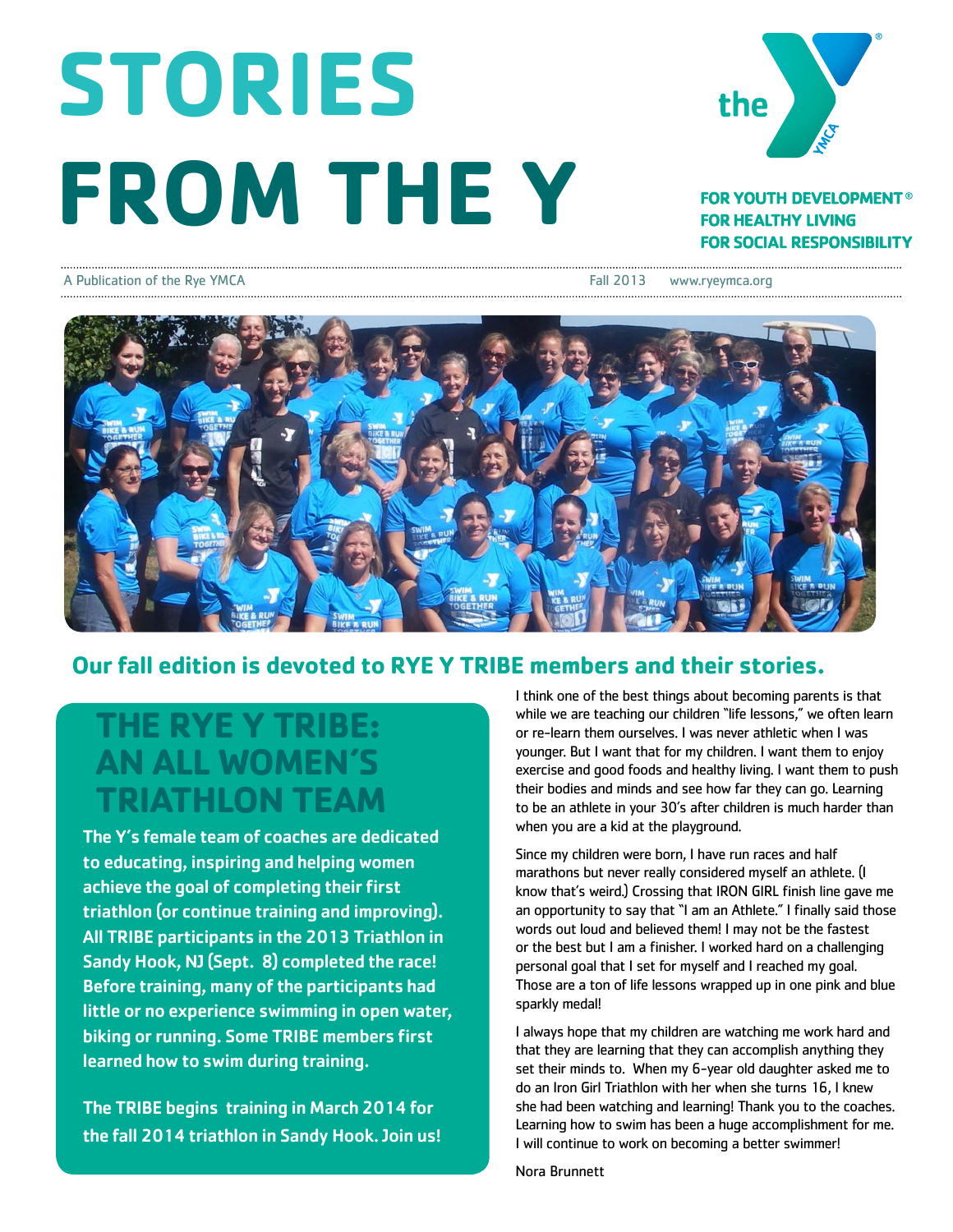# **"ELATED BY WHAT WE'VE ACCOMPLISHED"**

Since I would like to meet my weight goal of slightly under a BMI of 25, I decided that joining the TRIBE last April would be a good way to up my exercise level. Little did I know how wonderful the experience would be... The cherry on top was being part of our Sept. 8 triathlon, swimming a roiling course, and watching all the Iron Women, whatever their shapes, sizes, and ages, taking good care of themselves by caring for their bodies. I am so proud to be a Tribee, so delighted we all finished, and so grateful to be a woman, in spite of all our challenges in the world today. Thank you all. You are an inspiration.

Mary Ann DeRosa

As 2x cancer survivor, the LIVE**STRONG** program at the Y was my start. Denise was ever supportive and caring. She said I could do it! "Crazy she is," I said. Well, even through treatment, she was there with mounds of encouragement as were Sally and Laura. I am not a swimmer, but they had me swimming, and with Denise at my side, I made it through! The three ladies are truly a gift from God. And the whole TRIBE could not have shown more support. I am forever changed! Thank you all!

Valerie Romanello



In the old country (England) we would have given each coach - Denise and Laura and Sally (also from the old country), a knighthood for empowering women. As to the Tribees - they would have been awarded with some kind of cross for bravery for facing the gale force sea and crossing it. Thank you all for such a wonderful experience.

Carol Annett

Denise told me I could do it - and thanks to her strength, determination and faith in me, I completed a part of my life I never thought I could achieve.

Kathleen Mandarano



This captures how so many of us all felt yesterday and throughout our training. Motivated by the amazing coaches, inspired by our teammates, and elated by what we've accomplished. Thanks to you all!

Lori LeFevre Wells

Thanks so much for a great experience! I have been a triathlete since September 2011 but have never had the overall experience that I have had with the Rye Y TRIBE. My past experience (both training and racing) was quite lonely, and having to deal with my own negative thoughts while training was, frankly, painful. This experience, with a tribe of women all in it together, was so much richer and gentle (emotionally & mentally, not physically!) at the same time. Brings tears to my eyes thinking about how much different it was. I so appreciate the connections that have been forged.

Suzanne Frank

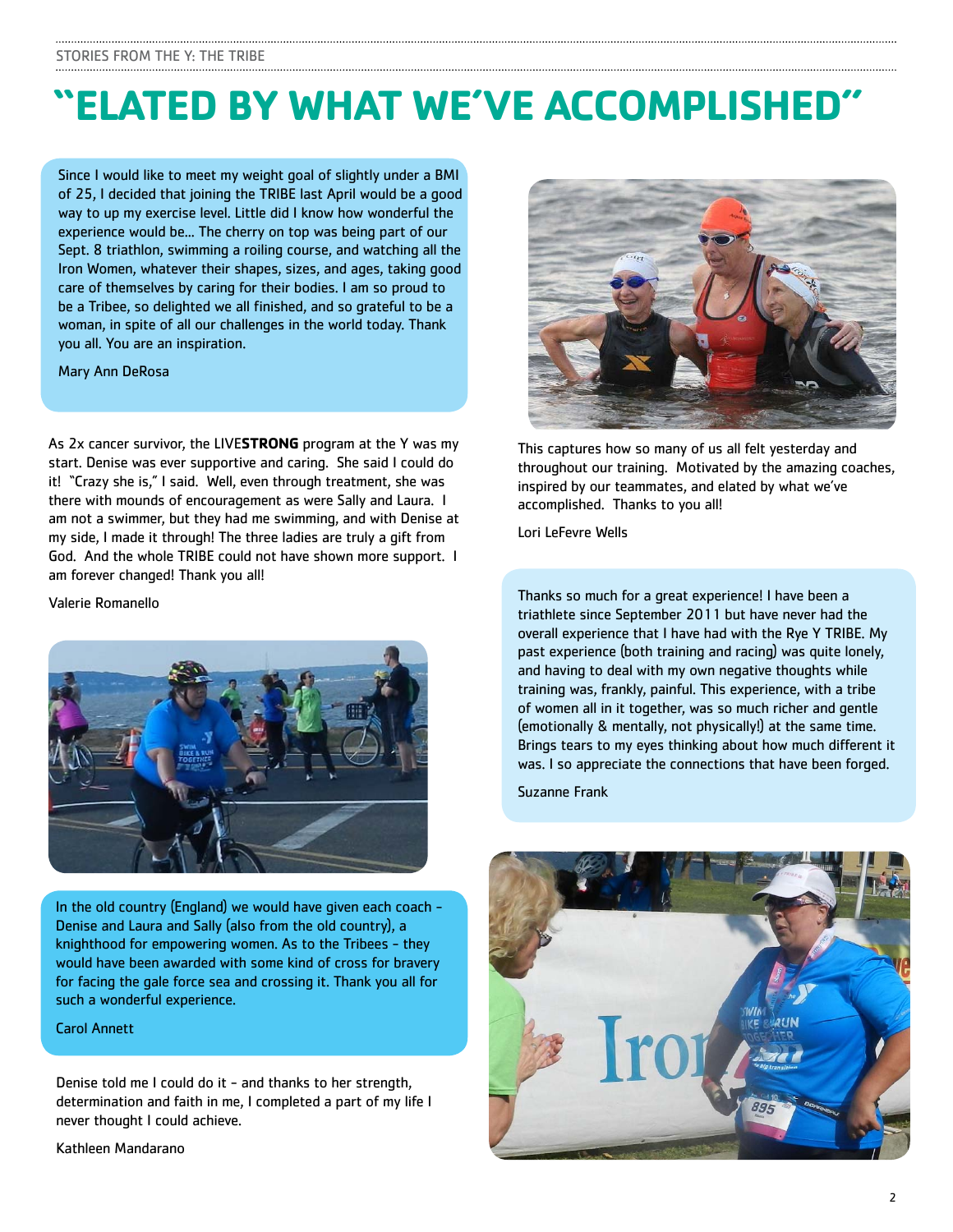I have so much pride and sense of accomplishment my heart aches a little. Does that make sense? Maybe no, but this is how I feel. Today I had more bounce on my step. I had this feeling I am part of a bigger circle- this group of amazing women. Women that have accomplished something few have. It's just an amazing feeling. The fact that other tribees were so proud of my accomplishment (in the meantime, they had better timings and have done this twice or more), speaks volumes of the camaraderie and solidarity of you all.

Yvette Vera-Pignato

**THE TRIBE:**



# **SWIMMING,RUNNING & BIKINGTOGETHER**

What an amazing feeling to cross that finish line! The swim experience was truly a challenge, but I was able to tackle it. To my fellow Tribees, you're my inspiration. I joined for 2 reasons, one because it was on my bucket list and second, to set an example for my daughter that women can accomplish anything at any age. Hopefully we will do it together one day soon. Thank you!

Irene Villacis-Braccia



Thank you to Denise for inspiring me to swim, to Sally for inspiring me to bike and to Laura for inspiring me to be brave. I am so proud to be a part of Rye Y Tribe!

Genevieve Boron

Programs like LIVE**STRONG** at the YMCA and The Tribe have allowed me to have faith in my body again. I can now feel strong physically thanks to the encouragement I got from the trainers and my fellow participants. I now want to work on biking hills and learning how to do the freestyle properly. Thank you all so much!

Louise Kulkis

Thanks to all of you!!! I still can't believe that I passed the finish line I'm so happy and grateful to all of you. Now I can say I'M AN IRON GIRL.

After the LIVE**STRONG** at the YMCA program, Denise inspired me to be a part of the TRIBE. So, on September 8, 2013, I completed my first triathlon, which I never thought I could do because I finished my treatments seven months before the race and my body was so worn out. It was such an incredible feeling to cross the finish line.

Erin Hedges



Our coaches coach, inspire, transform how people see and think of themselves. All this with humility and humor, and the patience of a 100 mothers... For that, the only other option that comes to mind is Sainthood, but I prefer the here and now for our leaders. There aren't enough words to say Thank You.

Lisa Ricciardi

Rosana Romano